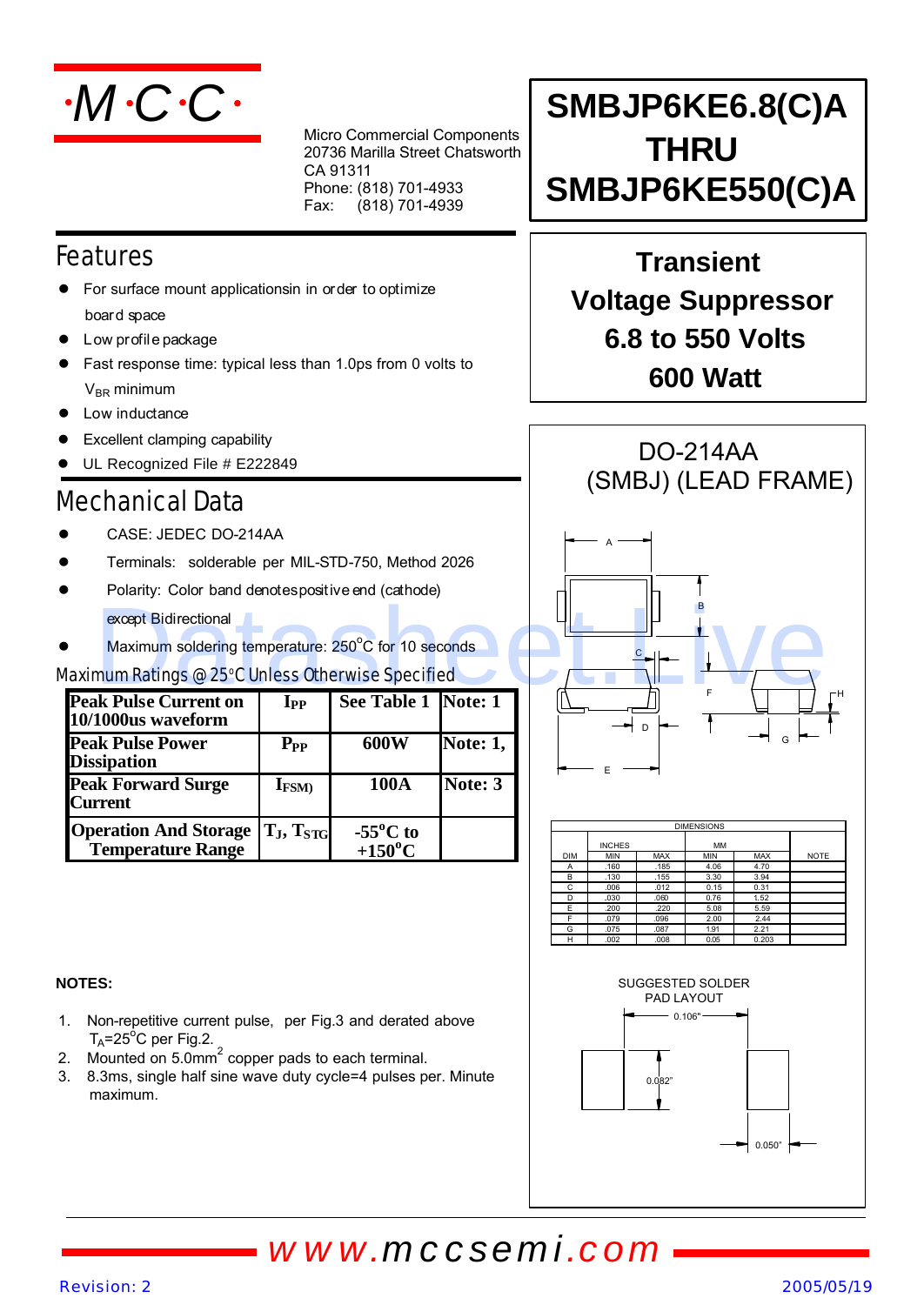# **SMBJP6KE6.8(C)A THRU SMBJP6KE550(C)A**  $\cdot MCC$



#### ELECTRICAL CHARACTERISTICS @25°C

| <b>MCC</b><br><b>PART NUMBER</b> | <b>REVERSE</b><br>STAND-OFF<br><b>VOLTAGE</b><br><b>V<sub>WM</sub></b><br>(VOLTS) | <b>BREAKDOWN VOLTAGE</b><br>$V_{(BR)}$ $\odot$ $I_T$<br>(VOLTS)<br><b>MIN</b><br>MAX<br>$I_T$ (mA) |        | <b>MAXIMUM</b><br><b>CLAMPING</b><br><b>VOLTAGE @</b><br>$I_{PP}$<br>(VOLTS) | <b>PEAK PULSE</b><br><b>CURRENT</b><br>$I_{PP}$<br>(AMPS) | <b>MAXIMUM</b><br><b>REVERSE</b><br>LEAKAGE<br>@V <sub>WM</sub><br>$I_{\rm D}$<br>(uA) | <b>MARKING</b><br><b>CODE</b> |                   |
|----------------------------------|-----------------------------------------------------------------------------------|----------------------------------------------------------------------------------------------------|--------|------------------------------------------------------------------------------|-----------------------------------------------------------|----------------------------------------------------------------------------------------|-------------------------------|-------------------|
| SMBJP6KE6.8A                     | 5.80                                                                              | 6.45                                                                                               | 7.14   | 10                                                                           | 10.5                                                      | 58.1                                                                                   | 1000                          | 6V8A              |
|                                  |                                                                                   |                                                                                                    |        |                                                                              |                                                           |                                                                                        |                               |                   |
| SMBJP6KE7.5A                     | 6.40                                                                              | 7.13                                                                                               | 7.88   | 10                                                                           | 11.3                                                      | 54.0                                                                                   | 500                           | 7V <sub>5</sub> A |
| SMBJP6KE8.2A                     | 7.02                                                                              | 7.79                                                                                               | 8.61   | 10                                                                           | 12.1                                                      | 50.4                                                                                   | 200                           | 8V2A              |
| SMBJP6KE9.1A                     | 7.78                                                                              | 8.65                                                                                               | 9.55   | 1                                                                            | 13.4                                                      | 45.5                                                                                   | 50                            | 9V1A              |
| SMBJP6KE10A                      | 8.55                                                                              | 9.50                                                                                               | 10.50  | $\mathbf{1}$                                                                 | 14.5                                                      | 42.1                                                                                   | 10                            | 10A               |
| SMBJP6KE11A                      | 9.40                                                                              | 10.50                                                                                              | 11.60  | $\mathbf{1}$                                                                 | 15.6                                                      | 39.1                                                                                   | 5                             | 11A               |
| SMBJP6KE12A                      | 10.20                                                                             | 11.40                                                                                              | 12.60  | $\mathbf{1}$                                                                 | 16.7                                                      | 36.5                                                                                   | 5                             | 12A               |
| SMBJP6KE13A                      | 11.10                                                                             | 12.40                                                                                              | 13.70  | $\mathbf{1}$                                                                 | 18.2                                                      | 33.5                                                                                   | 5                             | 13A               |
| SMBJP6KE15A                      | 12.80                                                                             | 14.30                                                                                              | 15.80  | $\mathbf{1}$                                                                 | 21.2                                                      | 28.8                                                                                   | 5                             | 15A               |
| SMBJP6KE16A                      | 13.60                                                                             | 15.20                                                                                              | 16.80  | 1                                                                            | 22.5                                                      | 27.1                                                                                   | 5                             | 16A               |
| SMBJP6KE18A                      | 15.30                                                                             | 17.10                                                                                              | 18.90  | $\mathbf{1}$                                                                 | 25.5                                                      | 24.2                                                                                   | 5                             | 18A               |
| SMBJP6KE20A                      | 17.10                                                                             | 19.00                                                                                              | 21.00  | $\mathbf{1}$                                                                 | 27.7                                                      | 22.0                                                                                   | 5                             | 20A               |
| SMBJP6KE22A                      | 18.80                                                                             | 20.90                                                                                              | 23.10  | $\mathbf{1}$                                                                 | 30.6                                                      | 19.9                                                                                   | 5                             | 22A               |
| SMBJP6KE24A                      | 20.50                                                                             | 22.80                                                                                              | 25.20  | $\mathbf{1}$                                                                 | 33.2                                                      | 18.4                                                                                   | 5                             | 24A               |
| SMBJP6KE27A                      | 23.10                                                                             | 25.70                                                                                              | 28.40  | 1                                                                            | 37.5                                                      | 16.3                                                                                   | 5                             | 27A               |
| SMBJP6KE30A                      | 25.60                                                                             | 28.50                                                                                              | 31.50  | $\mathbf{1}$                                                                 | 41.4                                                      | 14.7                                                                                   | 5                             | 30A               |
| SMBJP6KE33A                      | 28.20                                                                             | 31.40                                                                                              | 34.70  | $\mathbf{1}$                                                                 | 45.7                                                      | 13.3                                                                                   | 5                             | 33A               |
| SMBJP6KE36A                      | 30.80                                                                             | 34.20                                                                                              | 37.80  | 1                                                                            | 49.9                                                      | 12.2                                                                                   | 5                             | 36A               |
| SMBJP6KE39A                      | 33.30                                                                             | 37.10                                                                                              | 41.00  | 1                                                                            | 53.9                                                      | 11.3                                                                                   | 5                             | 39A               |
| SMBJP6KE43A                      | 36.80                                                                             | 40.90                                                                                              | 45.20  | $\mathbf{1}$                                                                 | 59.3                                                      | 10.3                                                                                   | 5                             | 43A               |
| SMBJP6KE47A                      | 40.20                                                                             | 44.70                                                                                              | 49.40  | $\mathbf{1}$                                                                 | 64.8                                                      | 9.4                                                                                    | 5                             | 47A               |
| SMBJP6KE51A                      | 43.60                                                                             | 48.50                                                                                              | 53.60  | $\mathbf{1}$                                                                 | 70.1                                                      | 8.7                                                                                    | 5                             | 51A               |
| SMBJP6KE56A                      | 47.80                                                                             | 53.20                                                                                              | 58.80  | $\mathbf{1}$                                                                 | 77.0                                                      | 7.9                                                                                    | 5                             | 56A               |
| SMBJP6KE62A                      | 53.00                                                                             | 58.90                                                                                              | 65.10  | $\mathbf{1}$                                                                 | 85.0                                                      | 7.2                                                                                    | 5                             | 62A               |
| SMBJP6KE68A                      | 58.10                                                                             | 64.60                                                                                              | 71.40  | $\mathbf{1}$                                                                 | 92.0                                                      | 6.6                                                                                    | 5                             | 68A               |
| SMBJP6KE75A                      | 64.10                                                                             | 71.30                                                                                              | 78.80  | 1                                                                            | 103.0                                                     | 5.9                                                                                    | 5                             | 75A               |
| SMBJP6KE82A                      | 70.10                                                                             | 77.90                                                                                              | 86.10  | $\mathbf{1}$                                                                 | 113.0                                                     | 5.4                                                                                    | 5                             | 82A               |
| SMBJP6KE91A                      | 77.80                                                                             | 86.50                                                                                              | 95.50  | $\mathbf{1}$                                                                 | 125.0                                                     | 4.9                                                                                    | 5                             | 91A               |
| SMBJP6KE100A                     | 85.50                                                                             | 95.00                                                                                              | 105.00 | $\mathbf{1}$                                                                 | 137.0                                                     | 4.5                                                                                    | 5                             | 100A              |
| SMBJP6KE110A                     | 94.00                                                                             | 105.00                                                                                             | 116.00 | $\mathbf{1}$                                                                 | 152.0                                                     | 4.0                                                                                    | 5                             | 110A              |
| SMBJP6KE120A                     | 102.00                                                                            | 114.00                                                                                             | 126.00 | $\mathbf{1}$                                                                 | 165.0                                                     | 3.7                                                                                    | 5                             | 120A              |
| SMBJP6KE130A                     | 111.00                                                                            | 124.00                                                                                             | 137.00 | $\mathbf{1}$                                                                 | 179.0                                                     | 3.4                                                                                    | 5                             | 130A              |
| SMBJP6KE150A                     | 128.00                                                                            | 143.00                                                                                             | 158.00 | $\mathbf{1}$                                                                 | 207.0                                                     | 2.9                                                                                    | 5                             | 150A              |
| SMBJP6KE160A                     | 136.00                                                                            | 152.00                                                                                             | 168.00 | $\mathbf{1}$                                                                 | 219.0                                                     | 2.8                                                                                    | 5                             | 160A              |
| SMBJP6KE170A                     | 145.00                                                                            | 162.00                                                                                             | 179.00 | $\mathbf{1}$                                                                 | 234.0                                                     | 2.6                                                                                    | 5                             | 170A              |
| SMBJP6KE180A                     | 154.00                                                                            | 171.00                                                                                             | 189.00 | 1                                                                            | 246.0                                                     | 2.5                                                                                    | 5                             | 180A              |
| SMBJP6KE200A                     | 171.00                                                                            | 190.00                                                                                             | 210.00 | 1                                                                            | 274.0                                                     | 2.2                                                                                    | 5                             | 200A              |
| SMBJP6KE220A                     | 185.00                                                                            | 209.00                                                                                             | 231.00 | $\mathbf{1}$                                                                 | 328.0                                                     | 1.9                                                                                    | 5                             | 220A              |
| SMBJP6KE250A                     | 214.00                                                                            | 237.00                                                                                             | 263.00 | $\mathbf{1}$                                                                 | 344.0                                                     | 1.9                                                                                    | 5                             | 250A              |
| SMBJP6KE300A                     | 256.00                                                                            | 285.00                                                                                             | 315.00 | 1                                                                            | 414.0                                                     | 1.5                                                                                    | 5                             | 300A              |
| SMBJP6KE350A                     | 300.00                                                                            | 332.00                                                                                             | 368.00 | $\mathbf{1}$                                                                 | 482.0                                                     | 1.3                                                                                    | 5                             | 350A              |
| SMBJP6KE400A                     | 342.00                                                                            | 380.00                                                                                             | 420.00 | $\mathbf{1}$                                                                 | 548.0                                                     | 1.1                                                                                    | 5                             | 400A              |
| SMBJP6KE440A                     | 376.00                                                                            | 418.00                                                                                             | 462.00 | $\mathbf{1}$                                                                 | 602.0                                                     | 1.0                                                                                    | 5                             | 440A              |
| SMBJP6KE480A                     | 408.00                                                                            | 456.00                                                                                             | 504.00 | $\mathbf{1}$                                                                 | 658.0                                                     | 0.9                                                                                    | 5                             | 480A              |
| SMBJP6KE510A                     | 434.00                                                                            | 485.00                                                                                             | 535.00 | $\mathbf{1}$                                                                 | 698.0                                                     | 0.9                                                                                    | 5                             | 510A              |
| SMBJP6KE530A                     | 477.00                                                                            | 503.50                                                                                             | 556.50 | $\mathbf{1}$                                                                 | 725.0                                                     | 0.8                                                                                    | 5                             | 530A              |
| SMBJP6KE540A                     | 459.00                                                                            | 513.00                                                                                             | 567.00 | $\mathbf{1}$                                                                 | 740.0                                                     | 0.8                                                                                    | 5                             | 540A              |
| SMBJP6KE550A                     | 495.00                                                                            | 522.50                                                                                             | 577.50 | $\mathbf{1}$                                                                 | 760.0                                                     | 0.8                                                                                    | 5                             | 550A              |

For bi-directional type having  $V_{\text{rwm}}$  of 10 volts and less, the  $I_R$  limit is double.

The available parts are "A" type only, the parts without A ( $V_{BR}$  is  $\pm 10\%$ ) is not available.

## *www.mccsemi.com*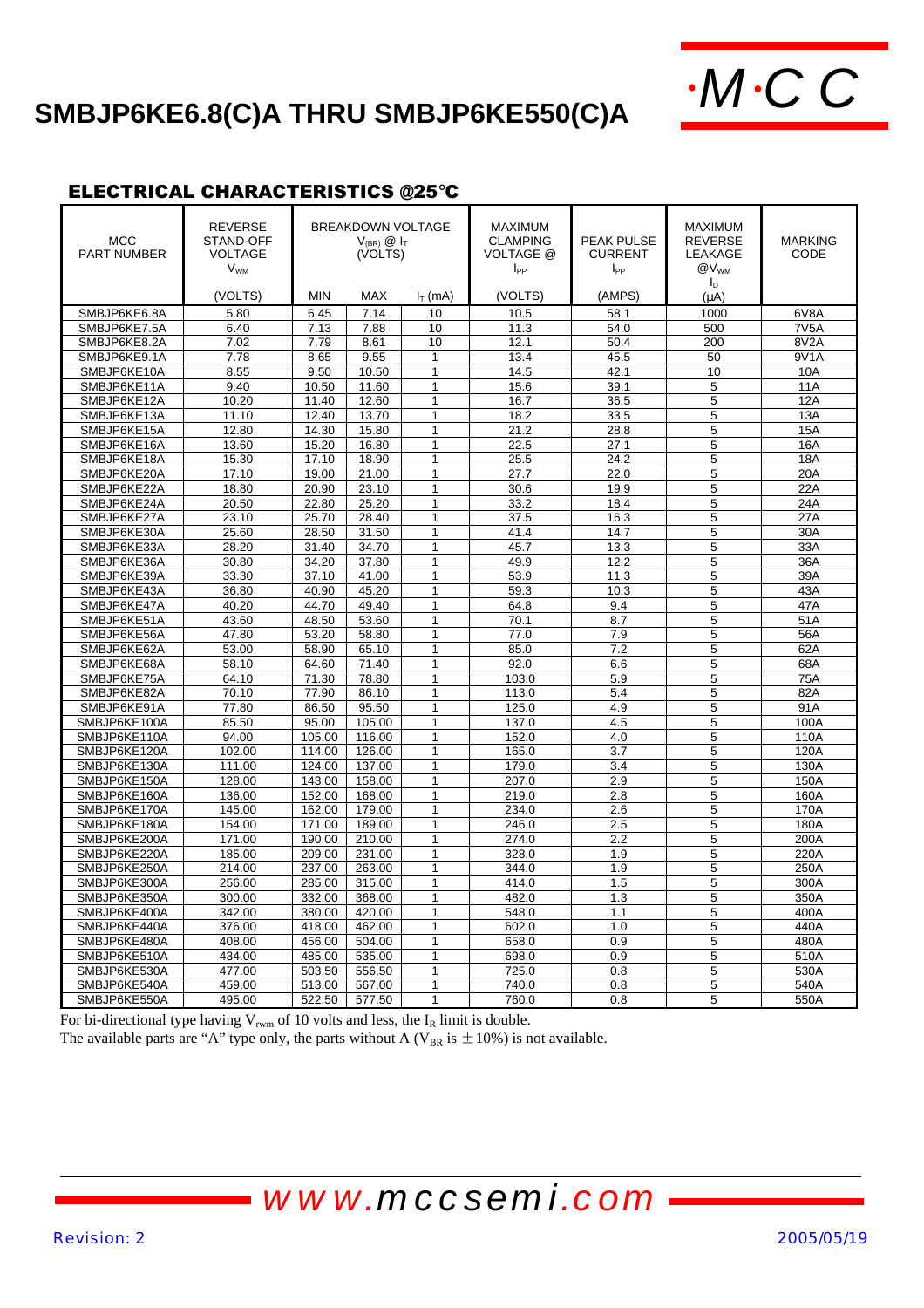# **SMBJP6KE6.8(C)A THRU SMBJP6KE550(C)A**  $\cdot MCC$



#### ELECTRICAL CHARACTERISTICS @25°C

| <b>MCC</b><br><b>PART NUMBER</b> | <b>REVERSE</b><br>STAND-OFF<br><b>VOLTAGE</b><br><b>V<sub>WM</sub></b><br>(VOLTS) | <b>BREAKDOWN VOLTAGE</b><br>$V_{(BR)}$ $\circledR$ $I_T$<br>(VOLTS)<br><b>MIN</b><br><b>MAX</b><br>$I_T$ (mA) |                | <b>MAXIMUM</b><br><b>CLAMPING</b><br>VOLTAGE @<br>$I_{PP}$<br>(VOLTS) | <b>PEAK PULSE</b><br><b>CURRENT</b><br>$I_{PP}$<br>(AMPS) | <b>MAXIMUM</b><br><b>REVERSE</b><br>LEAKAGE<br>@V <sub>WM</sub><br>$I_{\text{D}}$<br>$(\mu A)$ | <b>MARKING</b><br>CODE |                   |
|----------------------------------|-----------------------------------------------------------------------------------|---------------------------------------------------------------------------------------------------------------|----------------|-----------------------------------------------------------------------|-----------------------------------------------------------|------------------------------------------------------------------------------------------------|------------------------|-------------------|
| SMBJP6KE6.8CA                    | 5.80                                                                              | 6.45                                                                                                          | 7.14           | 10                                                                    | 10.5                                                      | 58.1                                                                                           | 1000                   | 6V8C              |
|                                  | 6.40                                                                              |                                                                                                               |                |                                                                       |                                                           |                                                                                                |                        | 7V <sub>5</sub> C |
| SMBJP6KE7.5CA                    | 7.02                                                                              | 7.13<br>7.79                                                                                                  | 7.88           | 10<br>10                                                              | 11.3                                                      | 54.0<br>50.4                                                                                   | 500<br>200             | 8V2C              |
| SMBJP6KE8.2CA<br>SMBJP6KE9.1CA   | 7.78                                                                              | 8.65                                                                                                          | 8.61<br>9.55   | 1                                                                     | 12.1                                                      | 45.5                                                                                           | 50                     | 9V1C              |
| SMBJP6KE10CA                     | 8.55                                                                              | 9.50                                                                                                          | 10.50          | $\mathbf{1}$                                                          | 13.4<br>14.5                                              | 42.1                                                                                           | 10                     | 10 <sub>C</sub>   |
| SMBJP6KE11CA                     | 9.40                                                                              | 10.50                                                                                                         | 11.60          | $\overline{1}$                                                        | 15.6                                                      | 39.1                                                                                           | 5                      | 11C               |
| SMBJP6KE12CA                     | 10.20                                                                             | 11.40                                                                                                         | 12.60          | $\mathbf{1}$                                                          | 16.7                                                      | 36.5                                                                                           | 5                      | 12C               |
|                                  | 11.10                                                                             | 12.40                                                                                                         | 13.70          | $\mathbf{1}$                                                          |                                                           |                                                                                                |                        |                   |
| SMBJP6KE13CA                     |                                                                                   |                                                                                                               |                |                                                                       | 18.2                                                      | 33.5                                                                                           | 5                      | 13C               |
| SMBJP6KE15CA                     | 12.80                                                                             | 14.30                                                                                                         | 15.80          | 1<br>$\mathbf{1}$                                                     | 21.2                                                      | 28.8                                                                                           | 5                      | 15C               |
| SMBJP6KE16CA<br>SMBJP6KE18CA     | 13.60<br>15.30                                                                    | 15.20                                                                                                         | 16.80          | $\mathbf{1}$                                                          | 22.5<br>25.5                                              | 27.1                                                                                           | 5<br>5                 | 16C<br>18C        |
|                                  |                                                                                   | 17.10                                                                                                         | 18.90<br>21.00 | $\mathbf{1}$                                                          |                                                           | 24.2<br>22.0                                                                                   | $\overline{5}$         | 20C               |
| SMBJP6KE20CA<br>SMBJP6KE22CA     | 17.10<br>18.80                                                                    | 19.00<br>20.90                                                                                                | 23.10          | $\mathbf{1}$                                                          | 27.7<br>30.6                                              | 19.9                                                                                           | 5                      | 22C               |
| SMBJP6KE24CA                     | 20.50                                                                             | 22.80                                                                                                         | 25.20          | $\mathbf{1}$                                                          | 33.2                                                      | 18.4                                                                                           | 5                      | 24C               |
| SMBJP6KE27CA                     | 23.10                                                                             | 25.70                                                                                                         | 28.40          | 1                                                                     | 37.5                                                      | 16.3                                                                                           | 5                      | 27C               |
| SMBJP6KE30CA                     | 25.60                                                                             | 28.50                                                                                                         | 31.50          | $\mathbf{1}$                                                          | 41.4                                                      | 14.7                                                                                           | 5                      | 30C               |
| SMBJP6KE33CA                     | 28.20                                                                             | 31.40                                                                                                         | 34.70          | $\mathbf{1}$                                                          | 45.7                                                      | 13.3                                                                                           | 5                      | 33C               |
|                                  |                                                                                   |                                                                                                               |                | $\mathbf{1}$                                                          |                                                           |                                                                                                |                        |                   |
| SMBJP6KE36CA<br>SMBJP6KE39CA     | 30.80<br>33.30                                                                    | 34.20<br>37.10                                                                                                | 37.80<br>41.00 | $\mathbf{1}$                                                          | 49.9<br>53.9                                              | 12.2<br>11.3                                                                                   | 5<br>5                 | 36C<br>39C        |
| SMBJP6KE43CA                     | 36.80                                                                             | 40.90                                                                                                         | 45.20          | $\mathbf{1}$                                                          | 59.3                                                      | 10.3                                                                                           | 5                      | 43C               |
| SMBJP6KE47CA                     | 40.20                                                                             | 44.70                                                                                                         | 49.40          | 1                                                                     | 64.8                                                      | 9.4                                                                                            | 5                      | 47C               |
| SMBJP6KE51CA                     | 43.60                                                                             | 48.50                                                                                                         | 53.60          | $\overline{1}$                                                        | 70.1                                                      | 8.7                                                                                            | 5                      | 51C               |
| SMBJP6KE56CA                     | 47.80                                                                             | 53.20                                                                                                         | 58.80          | $\mathbf{1}$                                                          | 77.0                                                      | 7.9                                                                                            | 5                      | 56C               |
| SMBJP6KE62CA                     | 53.00                                                                             | 58.90                                                                                                         | 65.10          | $\mathbf{1}$                                                          | 85.0                                                      | 7.2                                                                                            | 5                      | 62C               |
|                                  |                                                                                   | 64.60                                                                                                         | 71.40          | $\mathbf{1}$                                                          | 92.0                                                      |                                                                                                | 5                      |                   |
| SMBJP6KE68CA<br>SMBJP6KE75CA     | 58.10<br>64.10                                                                    | 71.30                                                                                                         | 78.80          | 1                                                                     | 103.0                                                     | 6.6<br>5.9                                                                                     | 5                      | 68C<br>75C        |
| SMBJP6KE82CA                     | 70.10                                                                             | 77.90                                                                                                         | 86.10          | $\mathbf{1}$                                                          | 113.0                                                     | 5.4                                                                                            | 5                      | 82C               |
| SMBJP6KE91CA                     | 77.80                                                                             | 86.50                                                                                                         | 95.50          | $\mathbf{1}$                                                          | 125.0                                                     | 4.9                                                                                            | 5                      | 91C               |
| SMBJP6KE100CA                    | 85.50                                                                             | 95.00                                                                                                         | 105.00         | 1                                                                     | 137.0                                                     | 4.5                                                                                            | 5                      | 100C              |
| SMBJP6KE110CA                    | 94.00                                                                             | 105.00                                                                                                        | 116.00         | $\mathbf{1}$                                                          | 152.0                                                     | 4.0                                                                                            | 5                      | 110C              |
| SMBJP6KE120CA                    | 102.00                                                                            | 114.00                                                                                                        | 126.00         | 1                                                                     | 165.0                                                     | 3.7                                                                                            | 5                      | 120C              |
| SMBJP6KE130CA                    | 111.00                                                                            | 124.00                                                                                                        | 137.00         | $\mathbf{1}$                                                          | 179.0                                                     | 3.4                                                                                            | 5                      | 130C              |
| SMBJP6KE150CA                    | 128.00                                                                            | 143.00                                                                                                        | 158.00         | $\mathbf{1}$                                                          | 207.0                                                     | 2.9                                                                                            | 5                      | 150C              |
| SMBJP6KE160CA                    | 136.00                                                                            | 152.00                                                                                                        | 168.00         | $\mathbf{1}$                                                          | 219.0                                                     | 2.8                                                                                            | 5                      | 160C              |
| SMBJP6KE170CA                    | 145.00                                                                            | 162.00                                                                                                        | 179.00         | $\mathbf{1}$                                                          | 234.0                                                     | 2.6                                                                                            | 5                      | 170C              |
| SMBJP6KE180CA                    | 154.00                                                                            | 171.00                                                                                                        | 189.00         | $\mathbf{1}$                                                          | 246.0                                                     | 2.5                                                                                            | 5                      | 180C              |
| SMBJP6KE200CA                    | 171.00                                                                            | 190.00                                                                                                        | 210.00         | 1                                                                     | 274.0                                                     | 2.2                                                                                            | 5                      | 200C              |
| SMBJP6KE220CA                    | 185.00                                                                            | 209.00                                                                                                        | 231.00         | $\mathbf{1}$                                                          | 328.0                                                     | 1.9                                                                                            | 5                      | 220C              |
| SMBJP6KE250CA                    | 214.00                                                                            | 237.00                                                                                                        | 263.00         | $\mathbf{1}$                                                          | 344.0                                                     | 1.9                                                                                            | 5                      | 250C              |
| SMBJP6KE300CA                    | 256.00                                                                            | 285.00                                                                                                        | 315.00         | $\mathbf{1}$                                                          | 414.0                                                     | 1.5                                                                                            | 5                      | 300C              |
| SMBJP6KE350CA                    | 300.00                                                                            | 332.00                                                                                                        | 368.00         | 1                                                                     | 482.0                                                     | 1.3                                                                                            | 5                      | 350C              |
| SMBJP6KE400CA                    | 342.00                                                                            | 380.00                                                                                                        | 420.00         | 1                                                                     | 548.0                                                     | 1.1                                                                                            | 5                      | 400C              |
| SMBJP6KE440CA                    | 376.00                                                                            | 418.00                                                                                                        | 462.00         | $\mathbf{1}$                                                          | 602.0                                                     | 1.0                                                                                            | 5                      | 440C              |
| SMBJP6KE480CA                    | 408.00                                                                            | 456.00                                                                                                        | 504.00         | $\mathbf{1}$                                                          | 658.0                                                     | 0.9                                                                                            | 5                      | 480C              |
| SMBJP6KE510CA                    | 434.00                                                                            | 485.00                                                                                                        | 535.00         | 1                                                                     | 698.0                                                     | 0.9                                                                                            | 5                      | 510C              |
| SMBJP6KE530CA                    | 477.00                                                                            | 503.50                                                                                                        | 556.50         | $\mathbf{1}$                                                          | 725.0                                                     | 0.8                                                                                            | 5                      | 530C              |
| SMBJP6KE540CA                    | 459.00                                                                            | 513.00                                                                                                        | 567.00         | 1                                                                     | 740.0                                                     | 0.8                                                                                            | 5                      | 540C              |
| SMBJP6KE550CA                    | 495.00                                                                            | 522.50                                                                                                        | 577.50         | $\mathbf{1}$                                                          | 760.0                                                     | 0.8                                                                                            | 5                      | 550C              |
|                                  |                                                                                   |                                                                                                               |                |                                                                       |                                                           |                                                                                                |                        |                   |

For bi-directional type having  $V_{\text{rwm}}$  of 10 volts and less, the  $I_R$  limit is double. The available parts are "A" type only, the parts without A ( $V_{BR}$  is  $\pm 10\%$ ) is not available.

*www.mccsemi.com*